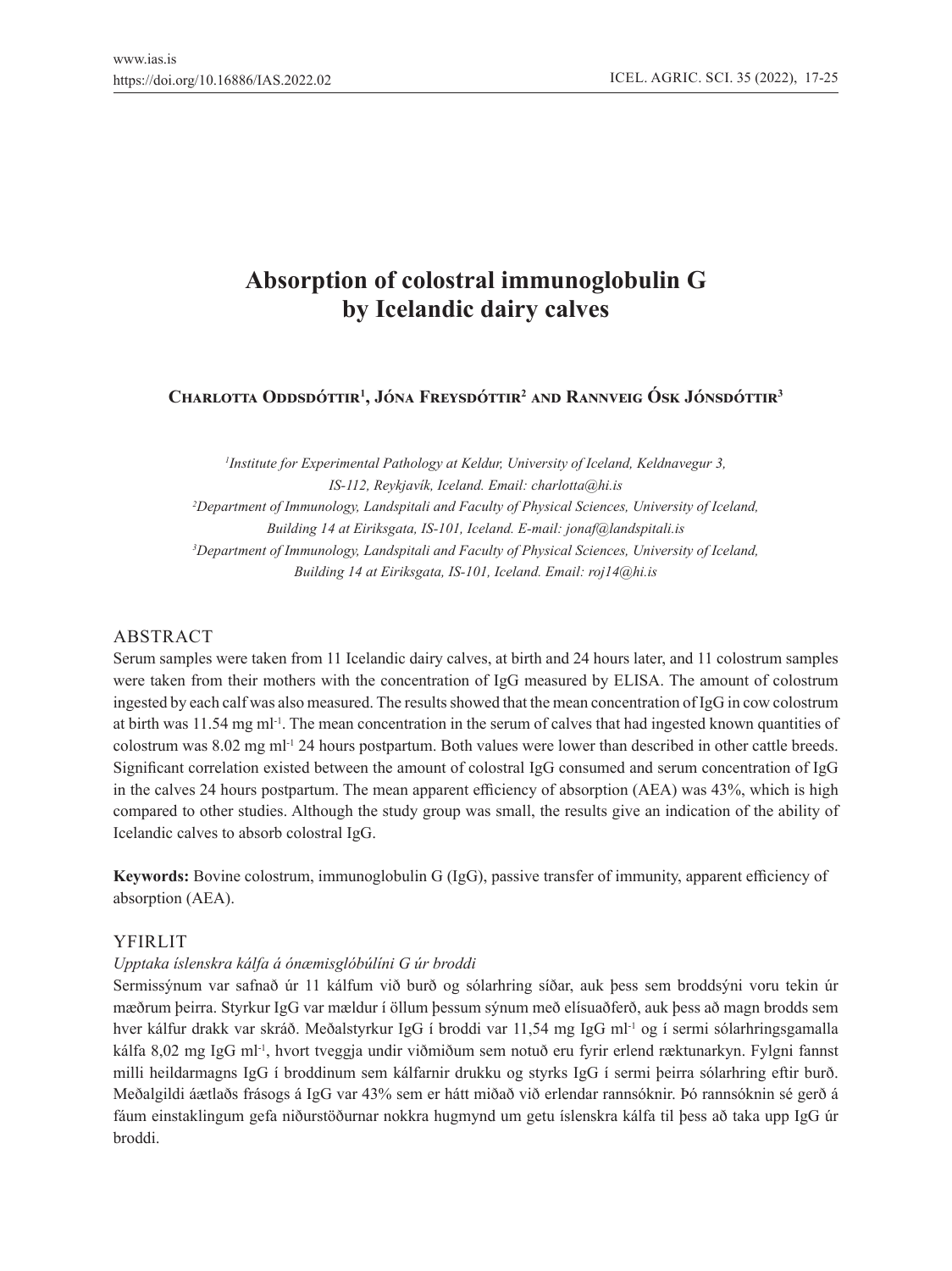## INTRODUCTION

Immunoglobulin G (IgG) can be found in most body fluids and is important when fighting bacterial or viral infections. In cattle, IgG cannot penetrate through the placenta, so maternal IgG must be passed via colostrum and is absorbed through the calf's intestinal wall (Simister 2003; Pross & Grattendick 2007). This absorption is called **passive transfer of immunity** and gives the offspring its first protection against infectious diseases (Furman-Fratczak et al. 2011). Calves that fail to absorb sufficient levels of IgG are more susceptible to disease and mortality than those with higher levels of IgG in serum (Rajala & Castrén 1995). Adequate passive transfer has taken place when a calf's IgG level in serum has reached at least 10 mg ml-1 24-48 hours after birth (Gay 1983). Even though passive transfer of immunity is important for the calf and its survival, calves with low IgG concentrations have survived infections and diseases, indicating that other factors are also involved in protection against some diseases (Dewell et al. 2006). For the calf to obtain a serum IgG concentration of 10 mg IgG m $l^{-1}$  from colostrum, a minimum reference value of 50 g  $L^{-1}$  in colostrum has been calculated (Halleran et al. 2017).

The Icelandic cattle breed is the only dairy breed in Iceland and is most related to the northern Scandinavian breeds (Gautason et al. 2019; Lien et al. 1999). In previous studies, colostral Ig concentration has been shown to vary between cattle breeds (Muller & Ellinger 1981), so it is relevant to study passive immunity of Icelandic calves. Preliminary studies have already implied that the IgG level in colostrum of Icelandic cattle is lower than the published reference value for good quality colostrum (Jóna Kristín Vagnsdóttir, 2018). Young calves in Iceland are prone to bacterial and coccidial diarrhoea, however viral diarrhoea and respiratory diseases are very rare in Icelandic calves, in contrast to calves in many other countries (Virtala et al. 1999). Therefore, although Icelandic bovine colostrum may be of suboptimal IgG concentration, Icelandic calves seem to receive sufficient levels of IgG to fend off existing pathogens in their environment.

The aim of this study was to measure the concentration of IgG in calf serum at birth and at 24 hours postpartum, to determine whether calves receive sufficient IgG after birth for immunological protection, as defined by studies on other breeds. The aim was also to measure the IgG in the colostrum of mothers to determine whether there is a correlation between the concentrations of IgG in colostrum and calf serum at 24 hours.

# MATERIALS AND METHODS

*Animals and ethical approval*

All samples were collected from Icelandic cattle at Hvanneyri dairy farm, Agricultural University of Iceland. Paired serum samples were taken from 11 calves at birth and approximately 24 hours later. In addition, 11 colostrum samples from their mothers were collected immediately after birth. The samples were taken during the period of 23 January until 13 March 2019.

Calves were taken away from their dams at birth. They were kept on dry hay with other calve in a pen of approx.  $43 \text{ m}^2$  (ca  $8.5 \text{m} \times 5 \text{m}$ ). Calves were given 1.5-2.9 L of colostrum from their mothers at each feeding, 2-3 times during the first 24 hours, totalling on average 5.3 L. The first colostrum feeding, averaging 1.7 L, was given within one hour of birth. Eight of the calves were weighed at birth.

The study was carried out under licence no. 2018-11-02 according to law no. 55/2013 on animal welfare and regulation 460/2017 on the protection of animals used for scientific purposes.

#### *Serum samples*

Blood samples were taken from calves by jugular vein puncture at birth (0 hours) and again 24 hours later, using 9 ml BD Vacutainer tubes containing serum clot activator. Samples were tilted a few times then kept upright at 4°C until centrifuged within 24 hours at 1932 x g for 10 minutes at  $4^{\circ}$ C; 1.5 ml of serum was taken from the top and kept frozen at  $-70^{\circ}$ C until analysed.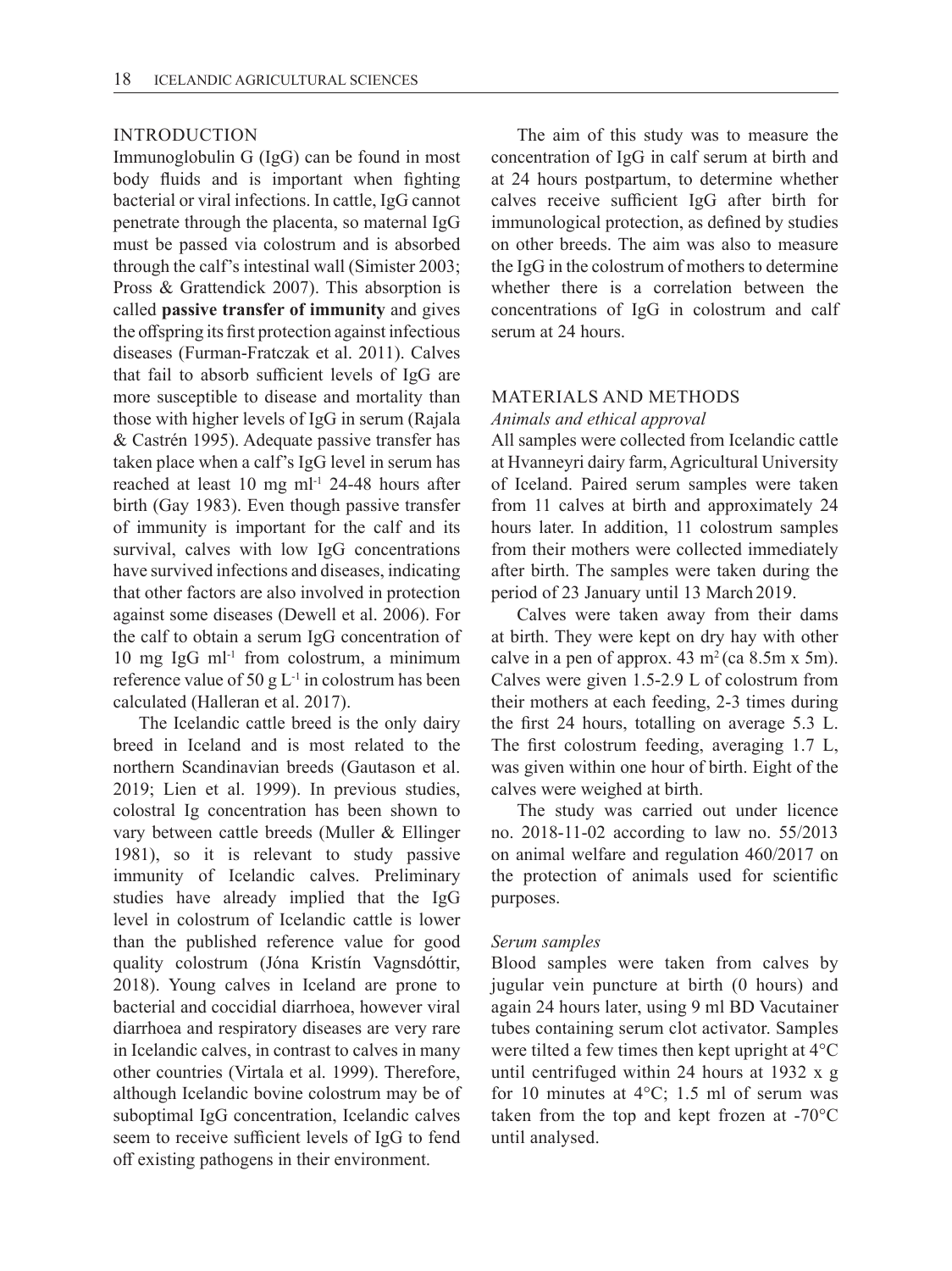# *Colostrum samples*

Colostrum samples from the first milking postpartum were taken. Samples of 45-50 ml were stored in falcon tubes at -20°C until they were moved to the laboratory, where they were thawed in a hotbox, their IgG concentration measured with ELISA and two small samples (1.9 ml) were stored at -70°C.

# *ELISA*

Bovine IgG ELISA DuoSet (R&D Systems, Bio-Techne) was used for all IgG measurements according to the manufacturer's instructions. All wells on a 96-well Maxisorp plate (Nunc) were incubated overnight at room temperature with 150 µl of goat anti-bovine IgG, at 0.2 µg ml<sup>-1</sup> in phosphate buffered saline (PBS, pH 7.4). After incubation, the plate was washed four times with washing solution (PBS with 0.05% Tween 20) and then the plate was incubated with 300 µl of PBS containing 5% Tween-20 (Elisa buffer) for one hour at room temperature, followed by a wash as before. Recombinant bovine IgG, serially diluted in Elisa buffer, was used as standard in the range of 93.8 to 6000 pg ml-1. The serum samples were measured in four two-fold serial dilutions, starting at 1/5,000 for serum samples and 1/800,000 for samples taken 24 h after birth. The colostrum samples were measured in eight two-fold dilutions starting at 1/8,000,000. Samples and standard were measured in duplicate, with 50 µl per well. Biotinylated goat anti-bovine IgG was diluted 1:2,000 in Elisa buffer and 100 µl added immediately into all wells and the plate was put on a shaker at 50 rpm for two hours at room temperature. Following a wash as before, Streptavidin-HRP was diluted 1:40 in Elisa buffer and 150 µl pipetted into all wells and incubated for 20 minutes in the dark at room temperature, followed by a further wash as before. Then 150 µl of substrate (TMB One, Kem-En-Tec) was pipetted into all wells and incubated in the dark at room temperature, until a dark blue colour had developed in the highest standard when 50  $\mu$ l of stop solution (0.18 mM  $H_2SO_4$ ) were added. The absorbance (OD) of the wells was read at 450 nm with an Original

Multiskan EX reader (Thermo Electron). A seven-point standard curve was constructed and the concentration of IgG in the samples read therefrom.

#### *Apparent efficiency of absorption*

The apparent efficiency of absorption (AEA) of IgG can be calculated using the following formula (Conneely et al. 2014):

# *AEA = ((Serum IgG (g L-1) \* Plasma volume (L)) / IgG intake (g) \* 100*

This requires the knowledge of the plasma volume of the calf, which is not known for Icelandic calves. The plasma volume of Jersey and Holstein calves has been defined as 9-10% of the birth weight of the calf (Quigley et al. 1998). In this study, 9% of birth weight was used.

#### *Statistics and processing*

The mean  $\pm$  standard deviation (SD) was calculated for the samples and statistical significance was set at  $p < 0.05$ . The graphs and simple linear regression were done with GraphPad Prism 2019.

#### RESULTS

# *Calves and cows*

Seven bull-calves and four heifer-calves were included in the study group (Table 1). Calves were fed on an average 5.3 litres of colostrum during the first 24 hours, and the average weight of the eight calves that were weighed was 35.8 kg. Parity of dams ranged from first to sixth calf.

### *IgG concentration*

On average, IgG concentration in calf serum went from  $0.009$  to  $8.02$  mg m $l$ <sup>-1</sup> during the first 24 hours (Table 2). Colostrum fed to the calves contained on average  $11.54$  mg m $l<sup>-1</sup>$  IgG, with a range from 4.65 to 18.67 mg ml<sup>-1</sup>. Figure 1 shows the correlation between the IgG concentration in the colostrum consumed and in the serum of calves 24 hours after first colostrum feeding  $(R^2)$  $= 0.3930$ ,  $p = 0.039$ ). During the first 24 hours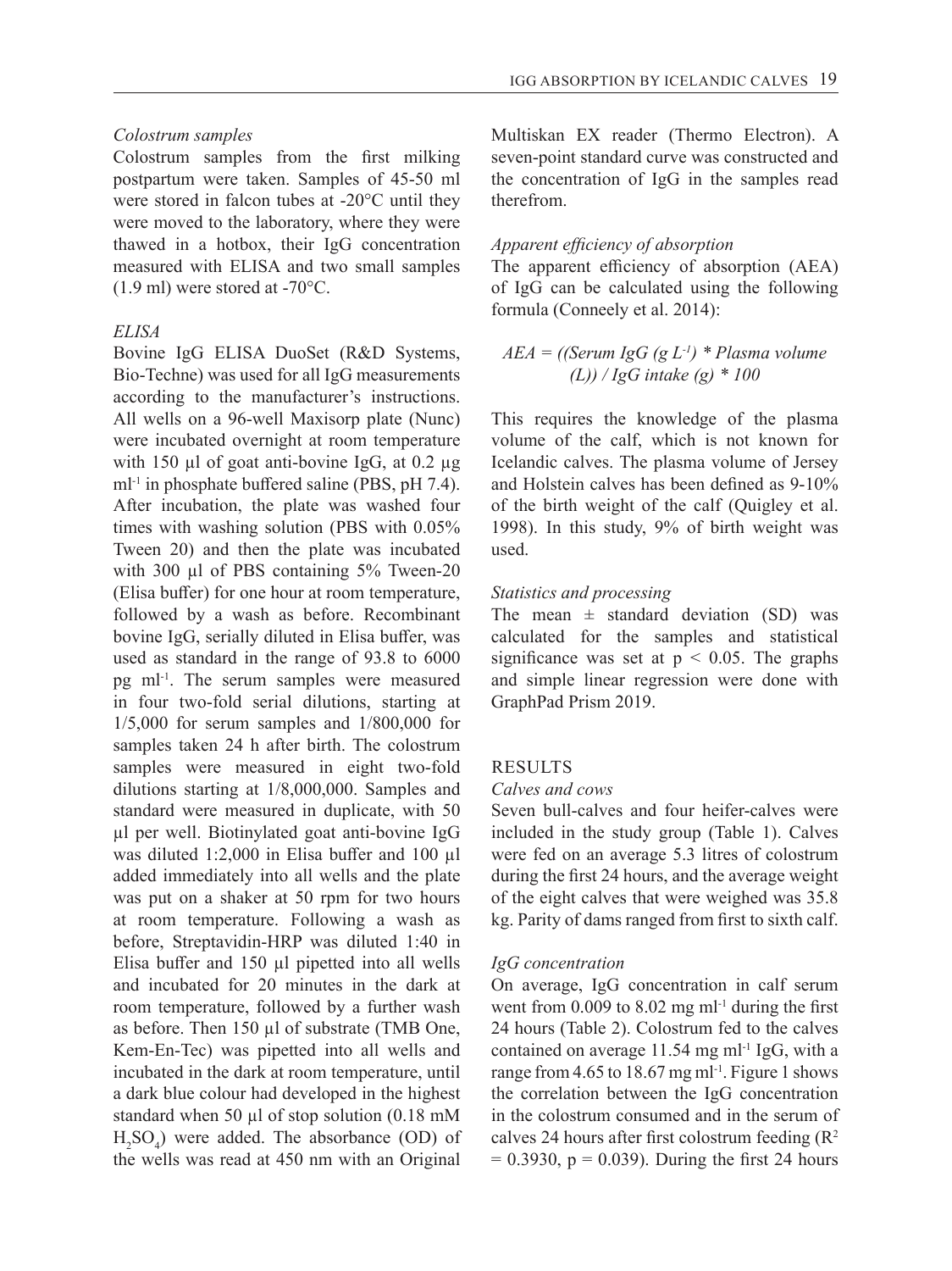|     |                            |        |                          |                | Sample no. Date of birth Calf gender Weight at birth (kg) Parity of dam Amount of colostrum fed (L) |
|-----|----------------------------|--------|--------------------------|----------------|-----------------------------------------------------------------------------------------------------|
| 001 | 28.01.19                   | male   |                          | 2              | 5.0                                                                                                 |
| 002 | 29.01.19                   | female | 37.0                     | 3              | 5.0                                                                                                 |
| 003 | 31.01.19                   | male   |                          | 1              | 4.0                                                                                                 |
| 004 | 08.02.19                   | female | 31.0                     | 1              | 6.0                                                                                                 |
| 005 | 11.02.19                   | male   | 42.0                     | $\overline{2}$ | 6.3                                                                                                 |
| 006 | 12.02.19                   | female | 26.0                     | $\mathbf{1}$   | 5.5                                                                                                 |
| 007 | 15.02.19                   | male   | 32.0                     | 3              | 6.0                                                                                                 |
| 008 | 23.02.19                   | female | 39.0                     | 6              | 5.1                                                                                                 |
| 009 | 04.03.19                   | male   | $\overline{\phantom{0}}$ | 5              | 5.6                                                                                                 |
| 010 | 12.03.19                   | male   | 35.5                     | 5              | 5.0                                                                                                 |
| 011 | 13.03.19                   | male   | 36.0                     | 1              | 4.5                                                                                                 |
|     | 35.8<br>Average<br>Average |        |                          |                | 5.3                                                                                                 |

**Table 1.** Data on the 11 calves included in the study, their date of birth, gender, birthweight, parity of dam and total amount of colostrum fed during the first 24 hours.



**Figure 1.** Correlation between IgG concentration in colostrum consumed by Icelandic calves, and IgG concentration in their serum 24 hours postpartum (R<sup>2</sup> = 0.3930, p = 0.039).

postpartum, calves received in total 27.7-102.7 g IgG, corresponding to 0.09-0.39% of their birthweight (for the eight calves weighed). Figure 2 shows the correlation between the total amount of IgG received and the resulting IgG concentration in serum ( $\mathbb{R}^2 = 0.465$ ,  $\mathbb{p} =$ 0.021). Figure 3 shows the correlation between the ratio of IgG amount to birthweight and the



**Figure 2.** Correlation between the total amount of colostral IgG consumed by Icelandic calves and IgG concentration in their serum 24 hours postpartum ( $R^2 = 0.4645$ , p = 0.021).

resulting IgG concentration in serum ( $\mathbb{R}^2$  = 0.500,  $p = 0.0498$ ). No significant correlation was found between IgG concentration in serum and either the ratio of total of colostrum fed per kg birthweight for the eight calves weighed  $(R<sup>2</sup>)$  $= 0.2294$ ,  $p = 0.230$  or the birthweight for the eight calves ( $R^2 = 0.2102$ ,  $p = 0.253$ ).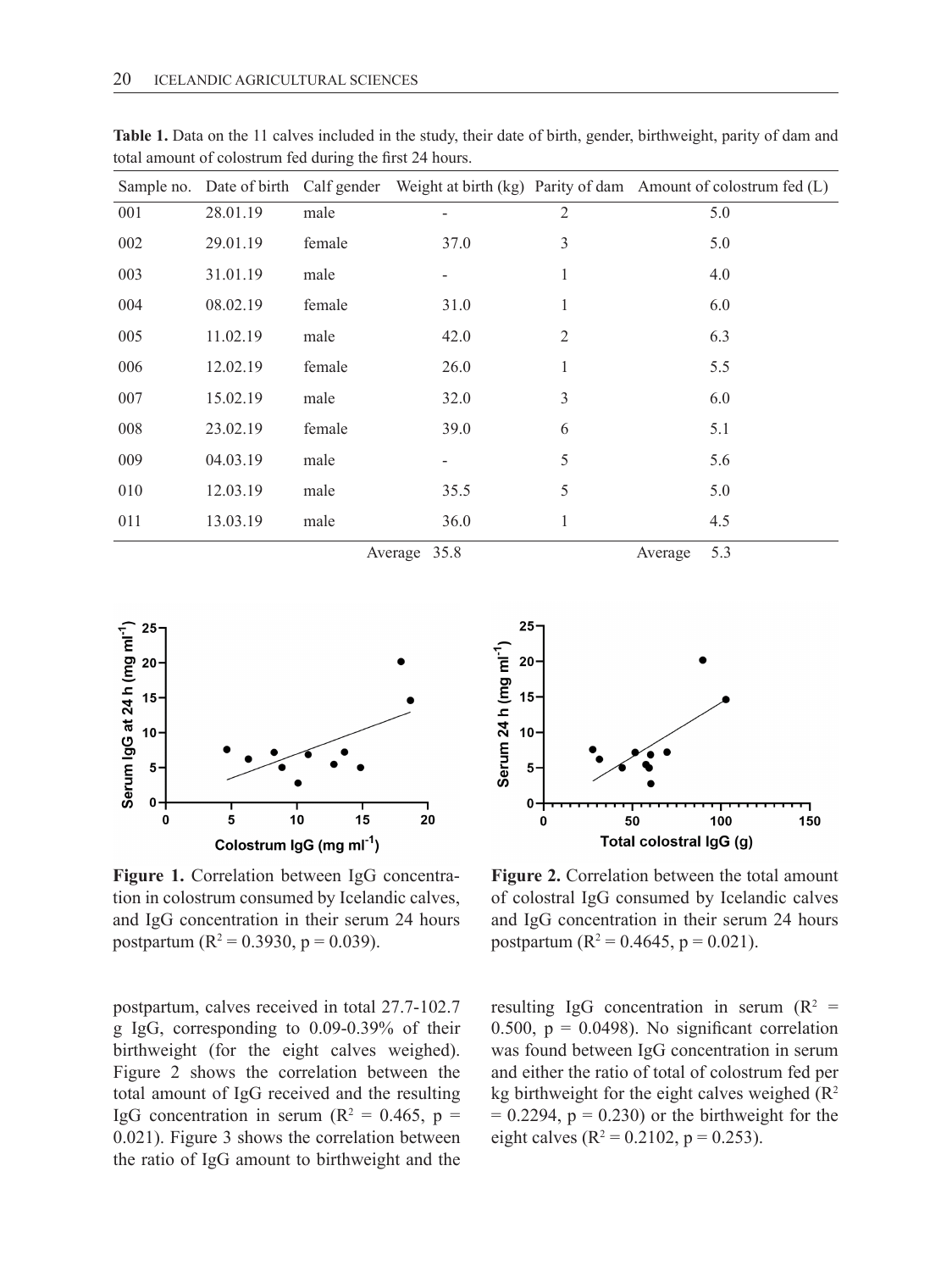

**Figure 3.** Correlation between the ratio of IgG consumed and birthweight of Icelandic calves and their serum concentration of IgG 24 hours postpartum  $(R^2)$  $= 0.500$ ,  $p = 0.0498$ ). Birthweight was only registered for eight calves.

**Table 2.** Concentration of IgG in serum samples taken from calves at birth (0h) and 24 hours after first colostrum feeding, as well as in the colostrum they were fed.

|            | Serum IgG               | Colostrum<br>IgG              |                        |
|------------|-------------------------|-------------------------------|------------------------|
| Sample no. | 0h<br>$(mg \; ml^{-1})$ | 24h<br>$(mg \text{ ml}^{-1})$ | $(mg \text{ ml}^{-1})$ |
| 001        | 0.007                   | 20.20                         | 17.95                  |
| 002        | 0.011                   | 6.22                          | 6.29                   |
| 003        | 0.008                   | 5.02                          | 14.86                  |
| 004        | 0.013                   | 2.78                          | 10.08                  |
| 005        | 0.009                   | 7.19                          | 8.26                   |
| 006        | 0.008                   | 14.63                         | 18.67                  |
| 007        | 0.012                   | 7.59                          | 4.65                   |
| 008        | 0.005                   | 7.22                          | 13.64                  |
| 009        | 0.007                   | 6.87                          | 10.86                  |
| 010        | 0.014                   | 5.03                          | 8.86                   |
| 011        | 0.009                   | 5.46                          | 12.83                  |
| Mean       | 0.009                   | 8.02                          | 11.54                  |
| SD         | 0.003                   | 5.00                          | 4.52                   |

### *Apparent efficiency of absorption*

The eight calves for which birthweight was available had a mean estimated blood volume of 3.1 litres and consumed on average 55.7 g of IgG via colostrum, leading to a mean AEA of 43% (Table 3).

**Table 3.** Apparent efficiency of absorption (AEA) of IgG in eight Icelandic dairy calves, as calculated using serum IgG 24 hours after birth, estimated blood volume and total colostral IgG consumed.

| Sample | Serum                  | Estimated | Total IgG | Apparent      |
|--------|------------------------|-----------|-----------|---------------|
| no.    | IgG 24h                | blood     | consumed  | efficiency of |
|        | $(mg \text{ ml}^{-1})$ | volume    | (g)       | absorption    |
|        |                        | (L)       |           | $(\%)$        |
| 002    | 6.22                   | 3.33      | 31.46     | 65.8          |
| 004    | 2.78                   | 2.79      | 60.49     | 12.8          |
| 005    | 7.19                   | 3.78      | 51.62     | 52.6          |
| 006    | 14.63                  | 2.34      | 102.69    | 33.3          |
| 007    | 7.59                   | 2.88      | 27.67     | 79.0          |
| 008    | 7.22                   | 3.51      | 69.56     | 36.4          |
| 010    | 5.03                   | 3.20      | 44.30     | 36.3          |
| 011    | 5.46                   | 3.24      | 57.74     | 30.7          |
| Mean   | 7.0                    | 3.1       | 55.7      | 43.4          |
| SD     | 3.5                    | 0.5       | 23.7      | 21.2          |

#### DISCUSSION

This is the first study reporting the concentration of IgG in the serum of Icelandic dairy calves. Interestingly, there was already a minute concentration of IgG in serum samples taken at birth. This is not surprising, as traces of IgG can be found in newborn calves, up to a concentration of 1 mg ml-1 (Conneely et al. 2014). However, this level of IgG does not provide enough protection for the calf against microorganisms in its surroundings (Barrington and Parish 2001). The average concentration of IgG in serum samples taken at 24 hours postpartum was 8.02 mg IgG ml<sup>-1</sup>  $\pm$  5.0, ranging between 2.78 and  $20.20$  mg IgG ml<sup>-1</sup>. This is compatible with research done on Holstein calves both in Europe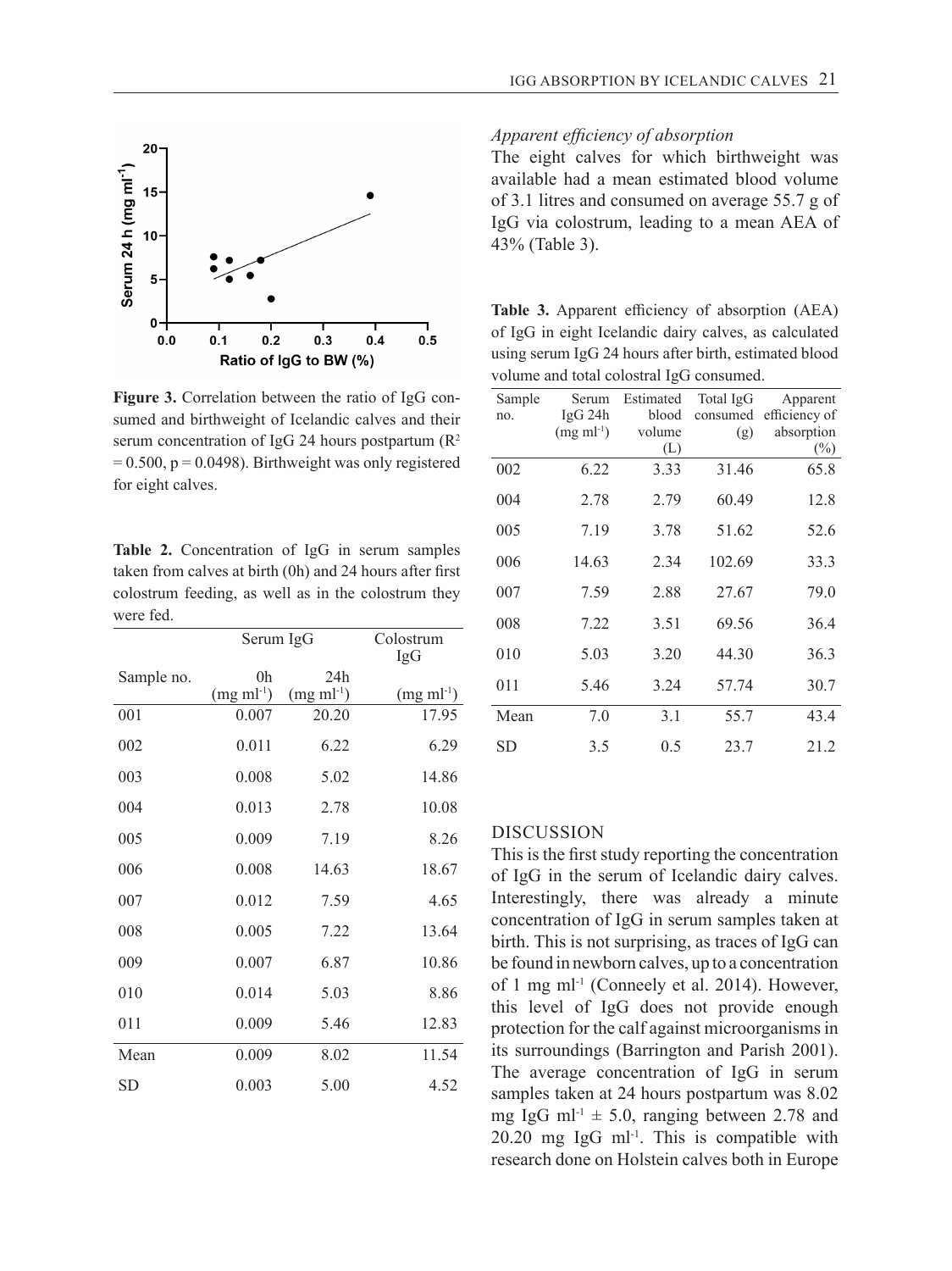and the United States (Furman-Fratczak et al. 2011; Sakai et al. 2012), indicating that Icelandic calves take up sufficient IgG compared to other breeds although only two of the eleven calves reached the value of successful passive transfer of immunity. Numerous factors can increase the risk for failure of passive transfer of immunity (FTP), such as bacterial contamination of colostrum (Poulsen et al. 2010) and calving difficulties leading to poor vitality of the calf (Furman-Fratczak et al. 2011). Poor vitality of the calf not only negatively influences the amount of colostrum the calf can consume, but also the absorption of IgG through the intestinal mucosa, as reviewed by Weaver et al. (2000).

The average colostral IgG concentration observed in the Icelandic cows was considerably lower than in Holstein (79.48 mg ml<sup>-1</sup>) and Jersey (72.9 mg ml<sup>-1</sup>) cows (Furman-Fratczak et al. 2011; Morrill et al. 2015). Low median concentration (35 g  $L^{-1}$ ) and variation (5-129) mg ml-1) are known in Red Norwegian cows (Johnsen et al. 2019) and low concentrations  $(22 \text{ mg ml}^{-1})$  with wide range were described by Erhard et al. (1999), although without information on breed. The average colostrum IgG concentration in the present study was, therefore, only a little over half of the lowest previously reported concentration, ranging from 4.65 to 17.95 mg IgG ml<sup>-1</sup>. Such variation is not unique, as considerable individual variation has been reported in Jersey cows (13-154 mg  $ml<sup>-1</sup>$  in Morrill et al. 2015), even if the mean concentration was a very acceptable 72,9 mg  $ml^{-1}$ .

As there were only 11 calves and their dams in this study, conclusions must be drawn with care. However, the results show a significant influence of the absolute amount of IgG fed to each calf on the IgG serum concentration achieved. The results therefore give an indication of the ability of Icelandic calves to absorb a large part of the IgG ingested via colostrum. Birthweight was regrettably not registered for three of the calves, and, therefore, it was not possible to calculate the AEA for each calf. The AEA calculated with IgG intake measured by ELISA was widely distributed, ranging from 12.8% to 79.0%, but

the average of 43.4% is high compared to the 21-28% recorded for Holstein and Jersey calves (Jones et al. 2004; Swan et al. 2007). Halleran et al. (2017) found a wide range of AEA values in Holstein calves and suggested that feeding larger volumes of colostrum and stricter genetic selection could increase the IgG concentration in serum. The study was conducted on 100 calves in 5 herds and the average AEA was 28%; however, the larger sample size and different analytical methods might affect the comparability of these studies.

As mentioned before, colostrum samples contained less than 50 mg IgG m $l^{-1}$ , suggesting that the colostrum from these cows might not provide their calves with enough IgG to withstand disease. However, with low morbidity of neonatal calves in the herd, the relatively low concentration of IgG in their serum seems not to have a major effect on their health. The results rather suggest that the low risk of infections, due to the lack of harmful microorganisms in the environment, leads to lower IgG concentrations (Bush & Staley 2010). The relatively low IgG serum concentration in Icelandic calves seems to be sufficient for the infection pressure in their environment, although the concentration of other Ig types such as IgA, might also have a relatively bigger role than in other breeds (Ahmann et al. 2021). The cows in this study were kept in a freestall, as are most Icelandic dairy cows (73% of all cows in 2019), and milked automatically, as is the case for 40% of Icelandic dairy farms (Landssamband kúabænda 2020). According to Icelandic regulation, antibiotics are only used on an individual basis and based on a diagnosis by a veterinarian, and vaccines or immunomodulators are not used on the study farm (Reglugerð um heimildir dýralækna til að ávísa lyfjum nr. 539/2000).

Calves were given their first feeding of colostrum within one hour of birth. It is important to feed calves the appropriate amount of colostrum as soon after birth as possible. However, they should not be overfed in the first feeding and instead additional smaller feeds should be given during the first 24 hours (Chigerwe et al. 2008). In their study, Conneely et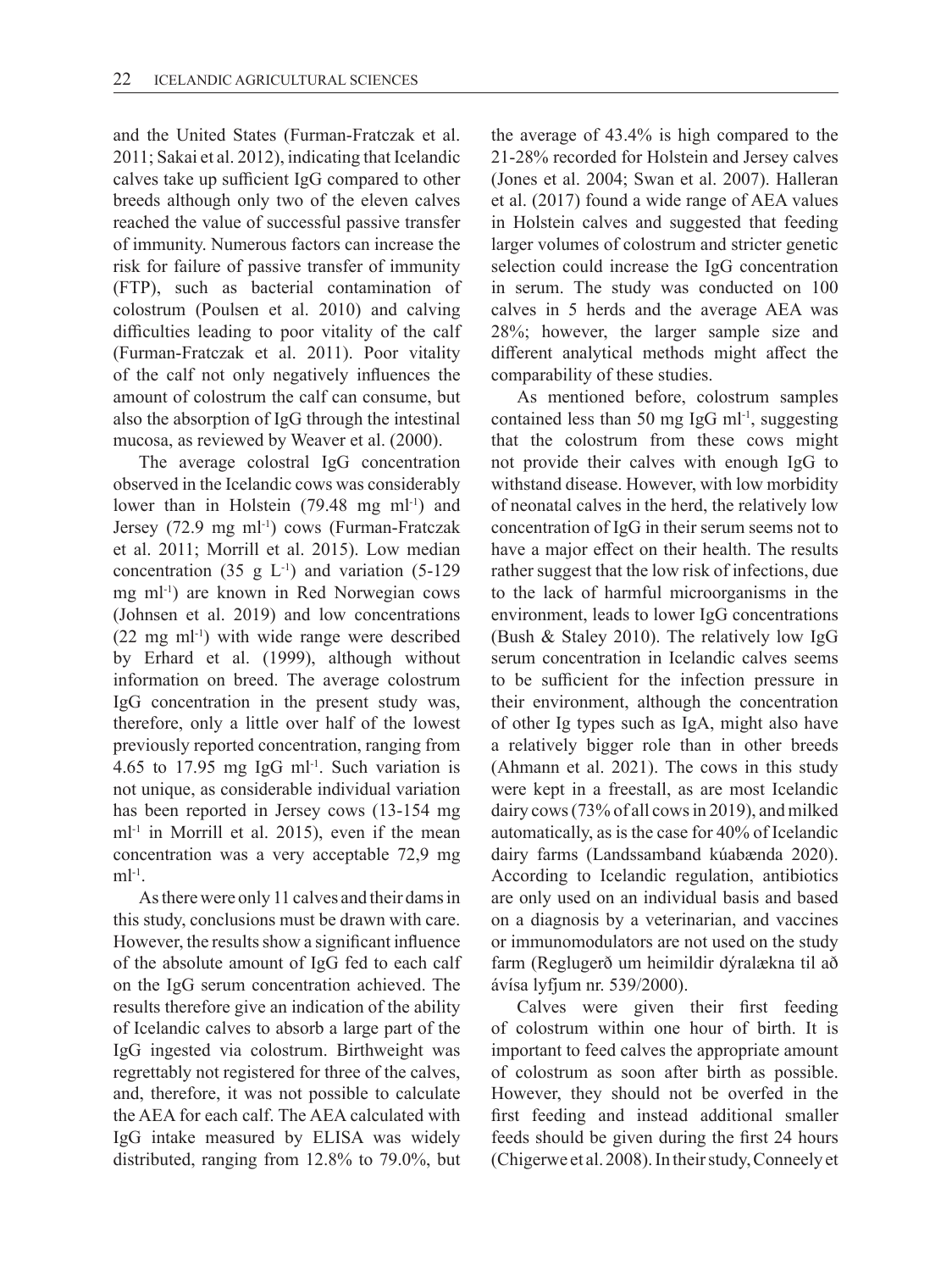al. (2014) found that calves receiving colostrum corresponding to 10% of their bodyweight had a slightly lower serum concentration and AEA than calves receiving 8.5% of their bodyweight. The calves received the whole amount in one feed, which is less optimal with such quantities. In our study, calves had an average AEA of 43% and consumed colostrum corresponding to 13-21% of their birthweight during the first 24 hours, distributed over two to three feedings (3- 8% at a time). Conneely et al. (2014) concluded that calves fed colostrum within two hours postpartum had a higher AEA and, after that, a higher colostral IgG concentration was needed to ensure similar serum concentrations. This indicates the importance of both the timing and amount of feeding provided to calves during their first hours of life.

Our results show a weak positive association between the IgG concentration in colostrum fed to calves and the concentration in their serum 24 hours after first feeding. A stronger correlation was seen when the total amount of IgG was calculated, verifying the high efficiency of absorption, and validating the method of smaller, more frequent feedings. The study design involved feeding the calves varying amounts of colostrum, thus following routine practice on the farm, instead of feeding a standard amount of pooled colostrum. Erhard et al. (1999) concluded that the absorption of IgG relies on other factors and not only colostrum quality. In a study involving colostrum supplement, serum IgG in calves fed a mediumor low-quality colostrum plus colostrum supplement was higher than for calves fed highquality colostrum (McCoy & Hurley 1997). Other studies found that IgG in colostrum was absorbed more efficiently than IgG contained in a colostrum supplement (Morin et al. 1997). The absorption of IgG clearly relies on more factors than the amount of IgG available in the colostrum, importantly birthweight of the calf (Shivley et al. 2018), although birthweight was not shown to be a causal factor in this study.

In conclusion, our study showed that feeding calves on average 5.3 litres of colostrum in two to three feedings over 24 hours is highly

effective. The average concentration in calf serum was considerably under the reference value for adequate transfer of immunity as defined in other breeds. This was also true of the mean colostrum IgG concentration, which was lower than the defined reference value for quality colostrum in other breeds. However, the average apparent efficiency of IgG absorption was high, enabling the calves to utilise a large proportion of the available colostral IgG. The absolute amount of colostral IgG fed to calves during the first 24 hours postpartum correlated well with their serum concentration of IgG. For future studies, it would be important to increase the sample size considerably, to include more herds, and to collect the birthweight and birth records for all calves studied.

# ACKNOWLEDGEMENTS

Egill Gunnarsson and Hafþór Finnbogason (Hvanneyrarbúið Dairy Farm, Hvanneyri) are dearly thanked for providing the data and samples analysed in this study. This project was financially supported by the Icelandic Cattle Productivity Fund.

# REFERENCES

**Ahmann J, Steinhoff-Wagner J & Büscher W 2021.** Determining immunoglobulin content of bovine colostrum and factors affecting the outcome: A review. *Animals, 11, 3587.*  https://doi.org/10.3390/ani11123587

**Barrington GM & Parish SM 2001.** Bovine Neonatal Immunology. *Veterinary Clinics of North America: Food Animal Practice*, 17(3):463–476. https://doi.org/10.1016/S0749-0720(15)30001-3

**Bush L & Staley T 2010.** Absorption of colostral immunoglobulins in newborn calves. *Journal of Dairy Science*, 63(4):672–680.

https://doi.org/10.3168/jds.S0022-0302(80)82989-4

**Chigerwe M, Tyler JW, Schultz LG, Middleton JR, Steevens BJ & Spain JN 2008.** Effect of colostrum administration by use of oroesophageal intubation on serum IgG concentrations in Holstein bull calves. *American Journal of Veterinary Research,* 69(9):1158-1163.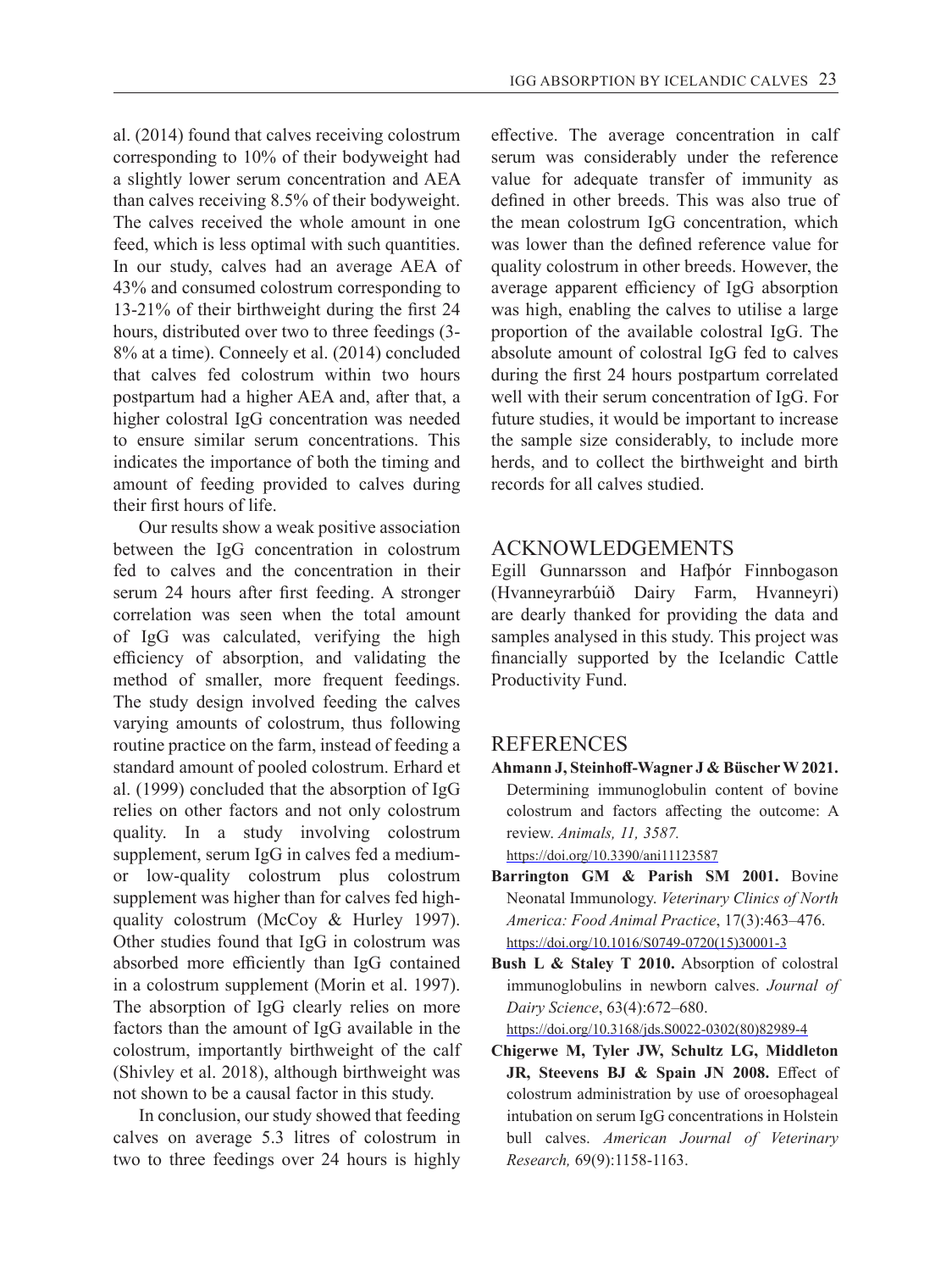#### *https://doi.org/10.2460/ajvr.69.9.1158*

**Conneely M, Berry DP, Murphy JP, Lorenz I, Doherty ML & Kennedy E 2014.** Effect of feeding colostrum at different volumes and subsequent number of transition milk feeds on the serum immunoglobulin G concentration and health status of dairy calves. Journal of Dairy Science, 97(11):6991–7000.

#### https://doi.org/10.3168/jds.2013-7494

**Dewell RD, Hungerford LL, Keen JE, Laegreid WW, Griffin DD, Rupp GP & Grotelueschen DM 2006.** Association of neonatal serum immunoglobulin G1 concentration with health and performance in beef calves.*Journal of the American Veterinary Medical Association,*  228:914-921.

*https://doi.org/10.2460/javma.228.6.914*

**Erhard MH, Amon P, Ali Z, Younan M & Stangassinger M 1999.** Absorption and synthesis of immunoglobulins G in newborn calves. *Reproduction in Domestic Animals*, 34(3-4):173– 175.

https://doi.org/10.1111/j.1439-0531.1999.tb01237.x

**Furman-Fratczak K, Rzasa A & Stefaniak T 2011.** The influence of colostral immunoglobulin concentration in heifer calves' serum on their health and growth. *Journal of Dairy Science*, 94(11):5536–5543.

*https://doi.org/10.3168/jds.2010-3253*

**Gautason E, Schönherz AA, Sahana G & Guldbrandtsen B 2019.** Relationship of Icelandic cattle with Northern and Western European cattle breeds, admixture and population structure. *Acta Agriculturae Scandinavica: Section A – Animal Science*, 69(1):25-38.

https://doi.org/10.1080/09064702.2019.1699951

- **Gay, CC 1983.** The role of colostrum in managing calf health. *American Association of Bovine Practitioners Proceedings of the Annual Conference,* November:79-84. https://doi.org/10.21423/aabppro19837370
- **Halleran J, Sylvester HJ & Foster DM 2017.** Short communication: Apparent efficiency of colostral immunoglobulin G absorption in Holstein heifers. *Journal of Dairy Science*, 100(4):3282–3286. *https://doi.org/10.3168/jds.2016-11904*
- **Johnsen JF, Sørby J, Mejdell CM, Sogstad ÅM, Nødtvedt A & Holmøy IH 2019.** Indirect

quantification of IgG using a digital refractometer, and factors associated with colostrum quality in Norwegian red cattle. *Acta Veterinaria Scandinavica,* 61:59-67.

https://doi.org/10.1186/s13028-019-0494-9

- **Jóna Kristín Vagnsdóttir 2018.** Gæði broddmjólkur íslenskra mjólkurkúa. [Colostrum quality in Icelandic dairy cows]. Landbúnaðarháskóli Íslands, Hvanneyri. [In Icelandic]. *http://hdl. handle.net/1946/30673*
- **Jones CM, James RE, Quigley 3rd JD & McGilliard ML 2004.** Influence of pooled colostrum or colostrum replacement on IgG and evaluation of animal plasma in milk replacer. *Journal of Dairy Science,* 87:1806–1814.

*https://doi.org/10.3168/jds.S0022-0302(04)73337-8*

- **Landssamband kúabænda 2020.** Þróun fjósgerða og mjaltatækni á Íslandi 2017-2019. [Development of dairy stall types and milking technique in Iceland 2017-2019]. The Icelandic dairy farmers association. [In Icelandic].
- **Lien S, Kantanen J, Olsaker I, Holm L-E, Eythorsdottir E, Sandberg K, Dalsgard B & Adalsteinsson S 1999.** Comparison of milk protein allele frequencies in Nordic cattle breeds. *Animal Genetics,* 30(2):85–91.

https://doi.org/10.1046/j.1365-2052.1999.00434.x

- **McCoy GC, Hurley WL & Arthington J 1997.** Supplementation of colostrum with dried serum for newborn calves. *Journal of Dairy Science,* 80 (Suppl 1).
- **Morin DE, McCoy GC & Hurley WL 1997.** Effects of quality, quantity, and timing of colostrum feeding and addition of a dried colostrum supplement on immunoglobulin G1 absorption in Holstein bull calves. *Journal of Dairy Science,* 80:747–753. https://doi.org/10.3168/jds.S0022-0302(97)75994-0
- **Morrill KM, Robertson KE, Spring MM, Robinson AL & Tyler HD 2015.** Validating a refractometer to evaluate immunoglobulin G concentration in Jersey colostrum and the effect of multiple freeze– thaw cycles on evaluating colostrum quality. *Journal of Dairy Science,* 98:1–7.

https://doi.org/10.3168/jds.2014-8730

**Muller L & Ellinger D 1981.** Colostral Immunoglobulin Concentrations Among Breeds of Dairy Cattle. *Journal of Dairy Science,* 64(8):1727–1730.